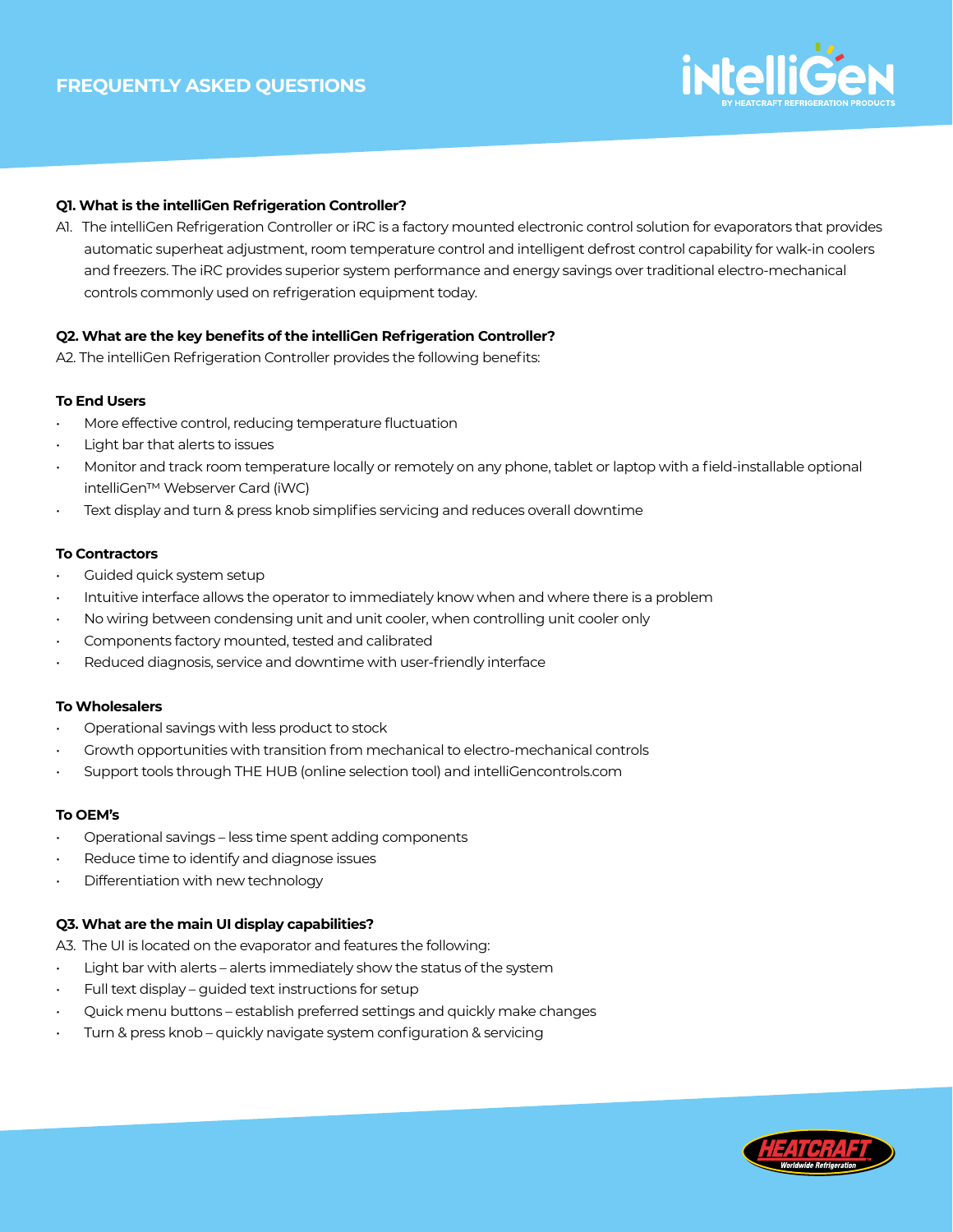

## **Q4. Is intelliGen available on all Heatcraft evaporators?**

A4. The intelliGen Refrigeration Controller is available on Heatcraft walk-in cooler and freezer units (center mount, low velocity center mount, low profile, medium profile and large unit coolers).

### **Q5. Can this product be used within applications where one condensing unit is connected to multiple evaporators?**

A5. Yes. The intelliGen Refrigeration Controller is designed to work in applications where more than one evaporator (up to eight) is needed in a walk-in cooler or freezer and piped to a single condensing unit.

## **Q6. Can I install this product on existing Heatcraft evaporators in my walk-in cooler or freezer?**

A6. No. The intelliGen Refrigeration Controller is only available as a factory-installed controls solution on select walk-in cooler or freezer evaporators referenced in Q4.

## **Q7. What advantage will the intelliGen Refrigeration Controller provide to my walk-in?**

A7. Factory mounted on the evaporator within a walk-in freezer or cooler, the intelliGen Refrigeration Controller performs the necessary defrost operations directly from the electronic control, eliminating wiring back to the condensing unit when used as an evaporator controller only. Evaporator fan cycling at user adjusted intervals during the compressor off cycle provides an energy saving feature.

### **Q8. How durable is the intelliGen Refrigeration Controller in a cold environment?**

A8. The intelliGen Refrigeration Controller board and components are designed to operate inside walk-in refrigerated spaces as low as -30°F room temperature.

### **Q9. What optional accessories are available with the intelliGen Refrigeration Controller?**

A9. The intelliGen Webserver Card (iWC) and intelliGen Integration Card (iIC).

### **Q10. What are the benefits of the optional accessories?**

A10. **intelliGen Webserver Card (iWC):** The iWC enables local and remote control and monitoring of your refrigeration system on any smart device (Phone, Tablet, PC). ONE iWC per system is needed (up to 8 connected evaporators on 1 condensing unit). The Webserver card serves up webpages which can be seen on standard Web Browsers (Chrome/Firefox/Safari) on all Mobile (iOS, Android) and PC (Windows, OSX) Operating Systems.

**intelliGen Integration Card (iIC):** The iIC enables connectivity to the Building Management System (BMS) via BACnet or Modbus. ONE iIC per system is needed (up to 8 connected evaporators on 1 condensing unit).

# **Q11. Will the intelliGen Refrigeration Controller enable me to remotely monitor my refrigeration system?**

A11. Yes. The intelliGen Refrigeration Controller enables a user to remotely monitor their refrigeration system on any phone, tablet or laptop with the addition of an optional intelliGen Webserver Card (iWC). Users may receive alerts by web, text or email.

### **Q12. What do I need to set up remote monitoring?**

A12. An iWC, Ethernet cable, router and internet connectivity. If you have questions, please reach out to Heatcraft Technical Support at (800) 537-7775 for assistance.